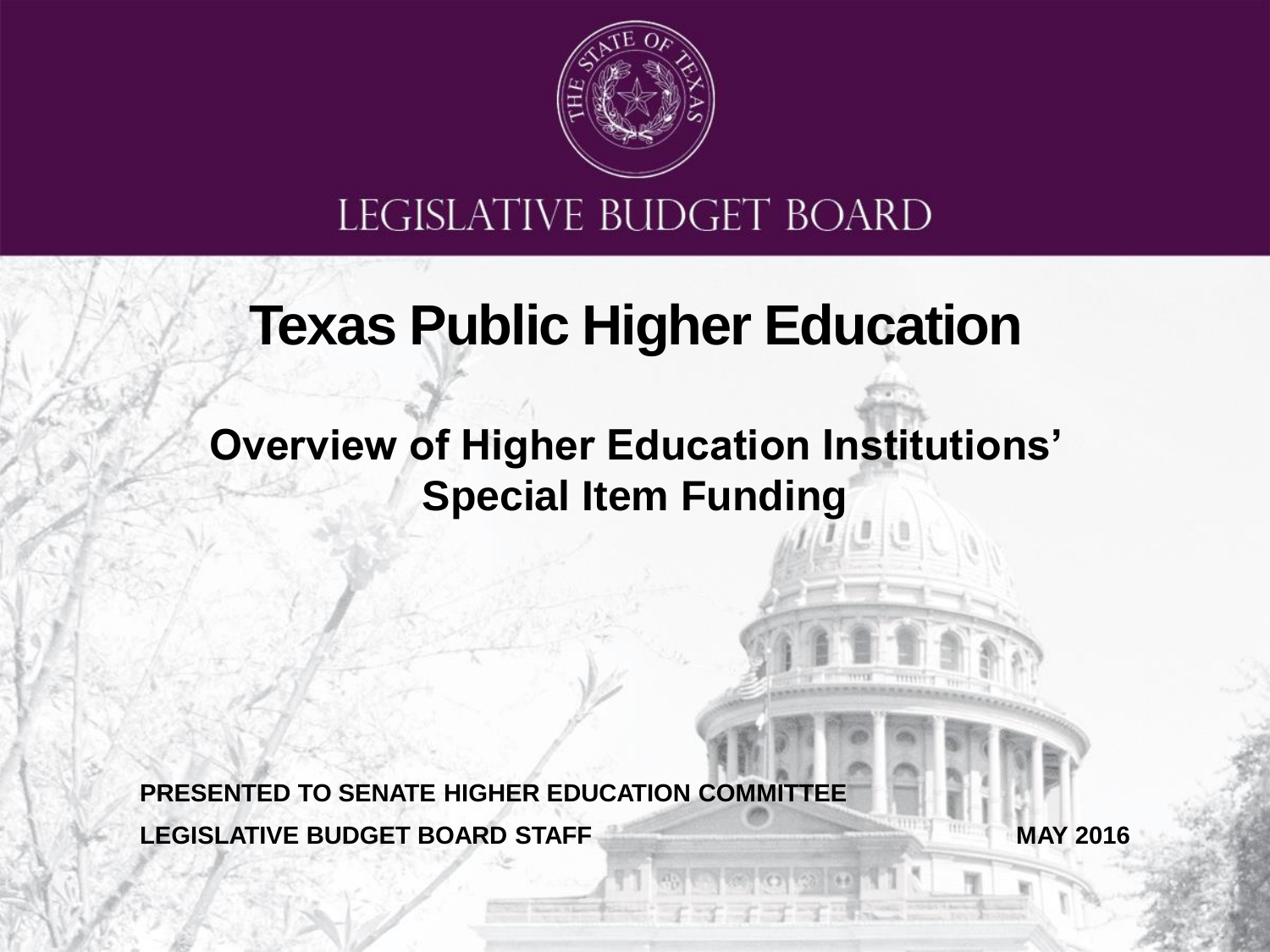### **Overview of Presentation**

Related to Senate Higher Education Committee Interim Charge #5, General Academic Institution(GAI)/Health Related Institution(HRI) Funding: Conduct a comprehensive review of funding for GAIs and HRIs, examining whether the methodology for funding the same courses is equitable and productive. Make recommendations on how to update and streamline the current funding methods, to provide a consistent methodology that focuses on student success and innovative strategies. Include in the review a focus on tuition-revenue generating special items and formula and research funding for new medical schools.

- 1.Overview of Special Items
- 2.Overview of the Different Types of Special Items
- 3.Overview of Special Item Appropriations by Institution Type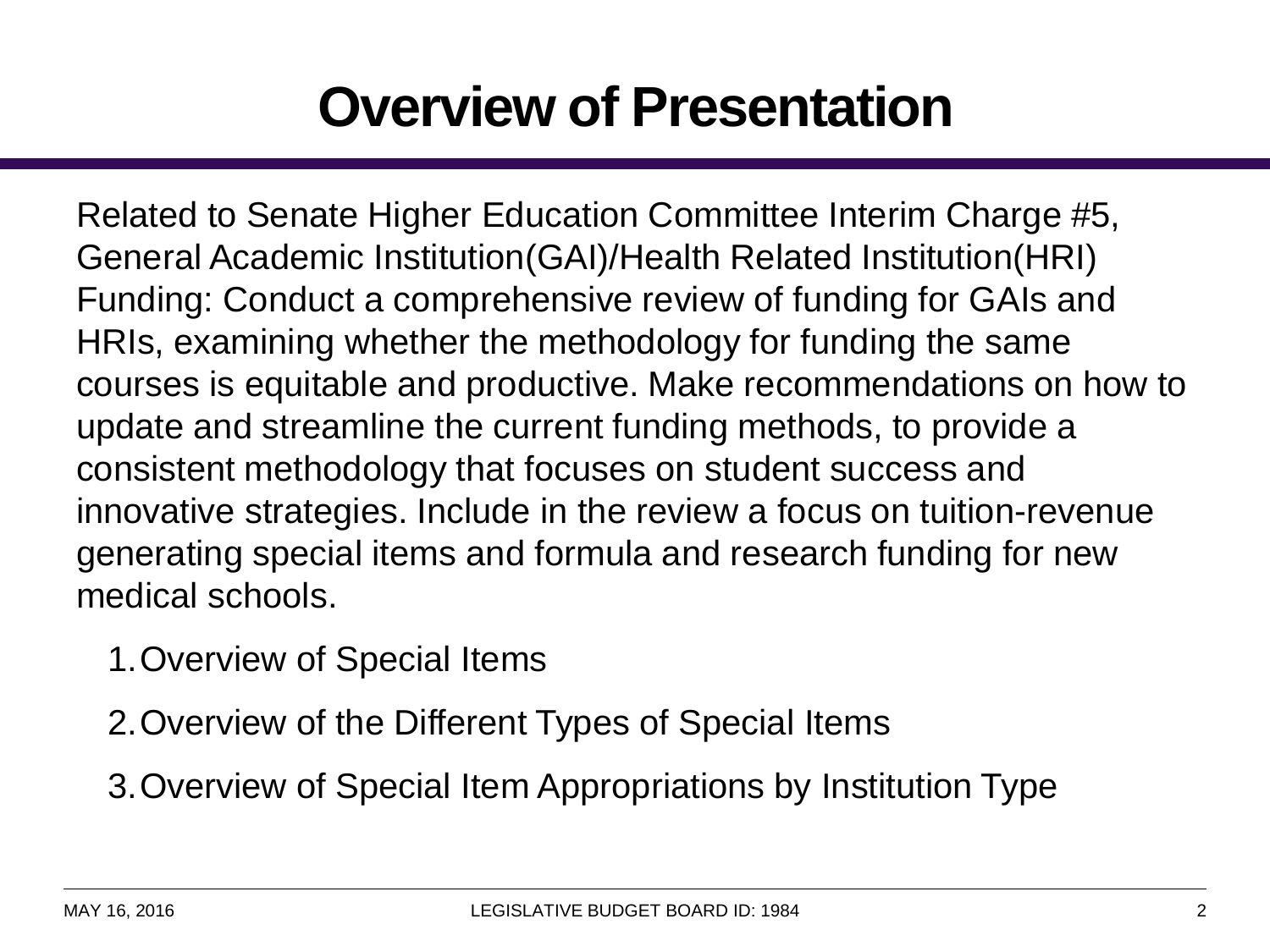# **Overview of Special Items**

- State support for institutions of higher education includes funding for special items, which are direct appropriations to institutions for programs or projects that are specifically identified by the Legislature for support.
- Most special items are funded through General Revenue Funds, but there are a few special items that receive appropriations from General Revenue-Dedicated or Other Funds.
- Special item funding also includes Institutional Enhancement, which was established by the 76th Legislature, 1999, for the 2000-01 biennium. The initial Institutional Enhancement appropriation was based on a consolidation of certain special item appropriations in 1999, and an additional \$1.0 million per year was appropriated for each institution.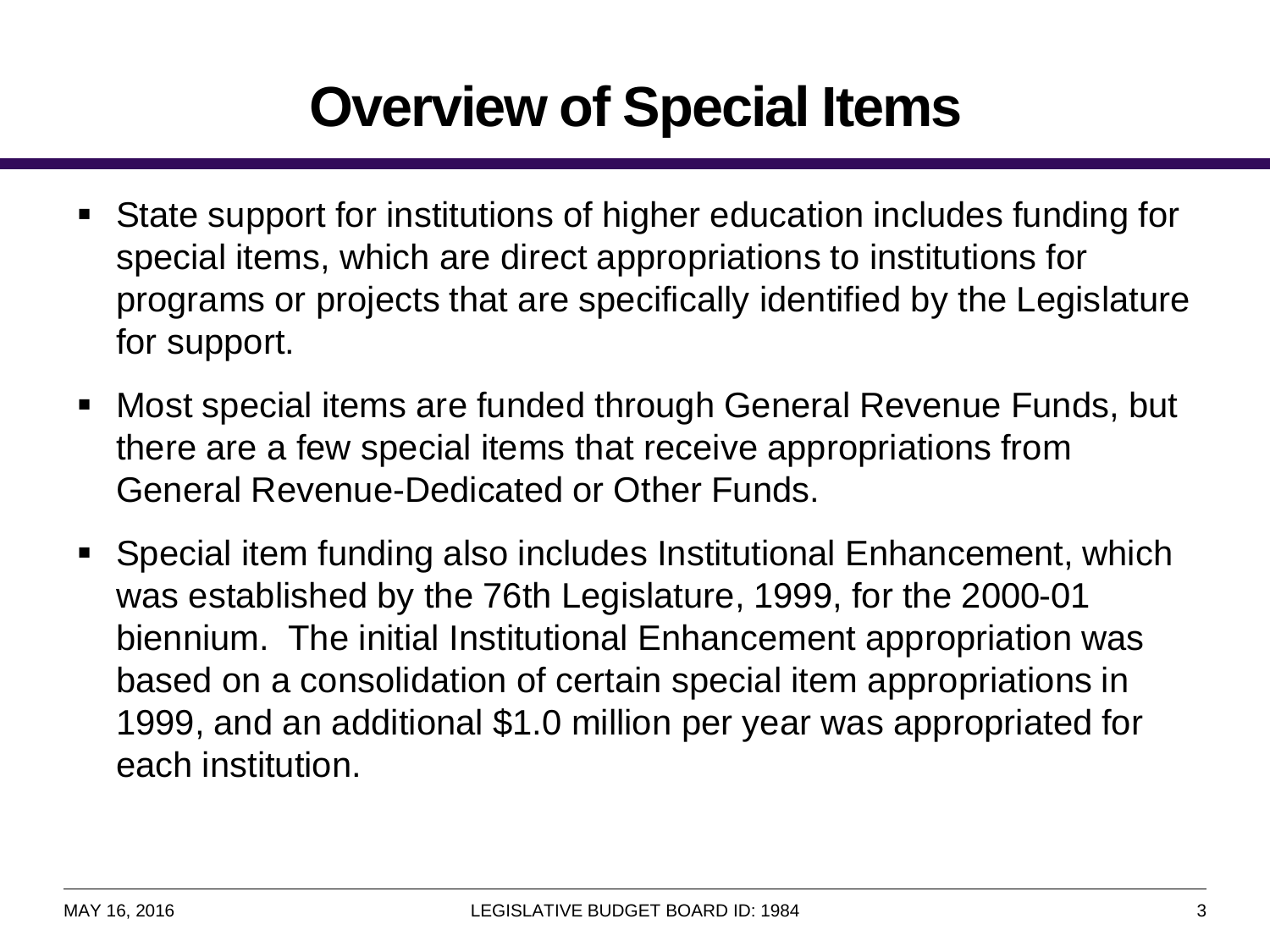## **Other Special Items**

- Other types of special items include:
	- **Institutional and instructional support;**
	- Public service items;
	- **Research items other than general research support;**
	- **Funding for separate campuses; and**
	- **EX Accreditation program items.**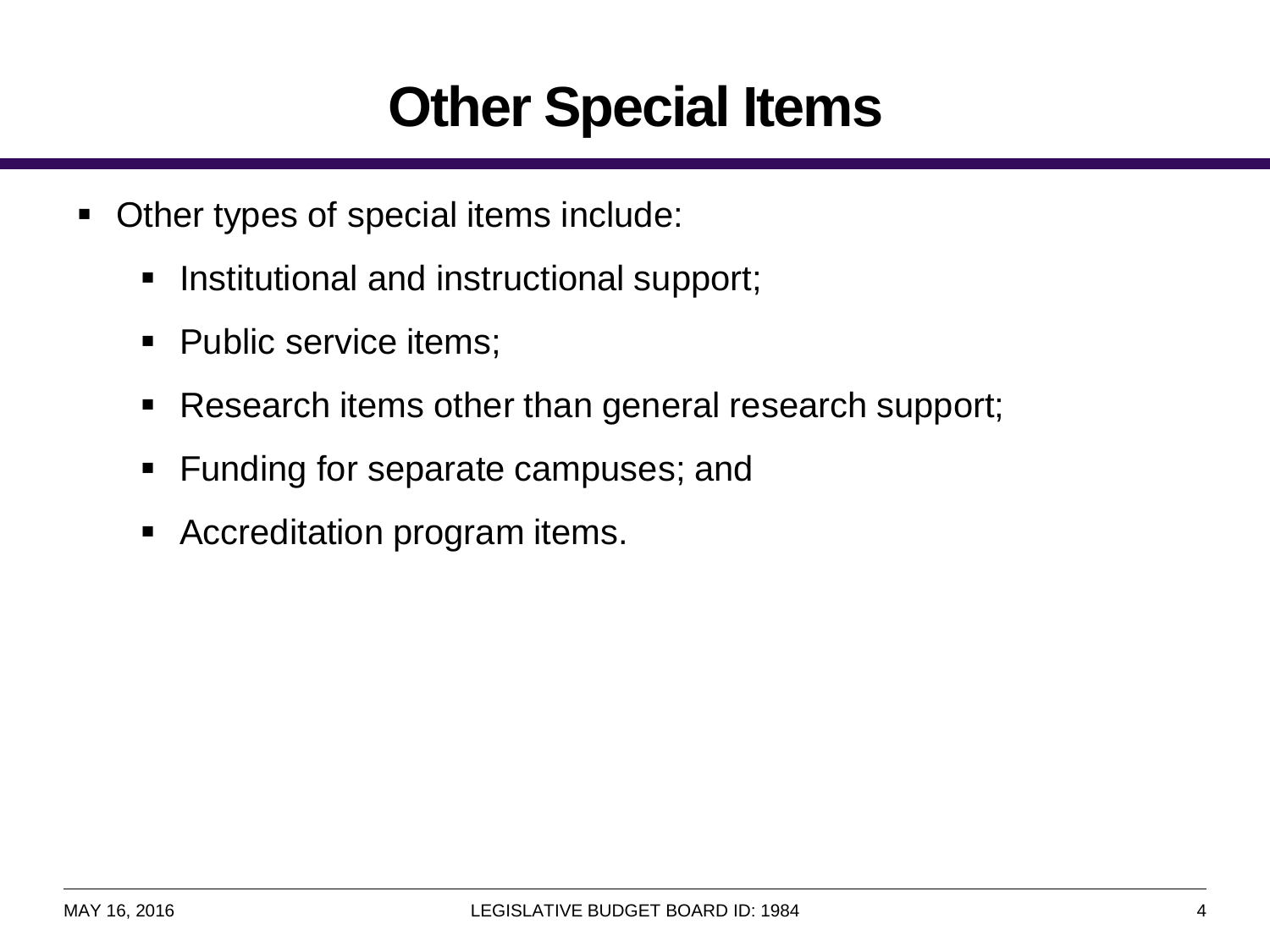# **2016-17 Special Item Funding**

- The Eighty-fourth Legislature, 2015, appropriated funding for 362 special items at all types of institutions of higher education.
- Biennial funding amounts for special items range from:
	- \$31,500 for Chihuahuan Desert Research at Sul Ross State University, to
	- \$61,397,900 for the School of Medicine at The University of Texas Rio Grande Valley.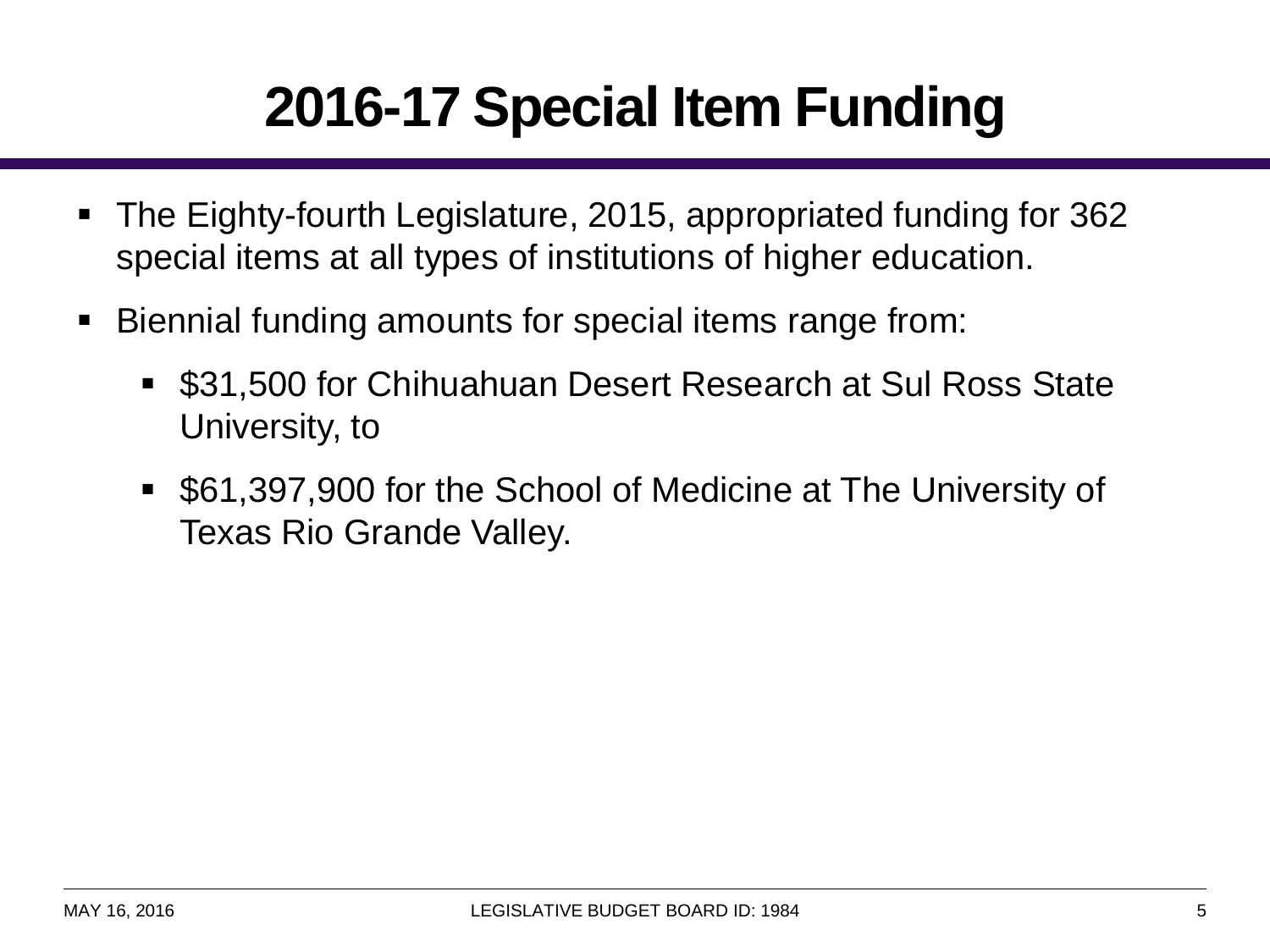#### **Special Item Appropriations by Type of Higher Education Institution**

| <b>IN MILLIONS</b>                                                        | 2014-15<br>Appropriations | 2016-17<br>Appropriations |                           |                   |
|---------------------------------------------------------------------------|---------------------------|---------------------------|---------------------------|-------------------|
| <b>Institution Type</b>                                                   | General<br>Revenue        | General<br>Revenue        | <b>Biennial</b><br>Change | Percent<br>Change |
| <b>General Academic Institutions and</b><br><b>System Offices</b>         | \$485.2                   | \$565.3                   | \$80.1                    | 16.5%             |
| <b>Health Related Institutions</b>                                        | 371.3                     | 458.9                     | 87.6                      | 23.6%             |
| <b>Lamar State Colleges</b>                                               | 10.3                      | 14.9                      | 4.6                       | 44.7%             |
| <b>Texas State Technical Colleges and</b><br><b>System Administration</b> | 15.4                      | 25.5                      | 10.1                      | 65.6%             |
| <b>Public Community and Junior Colleges</b>                               | 19.2                      | 30.8                      | 11.6                      | 60.4%             |
| Total                                                                     | \$901.4                   | \$1,095.4                 | \$194.0                   | 21.5%             |